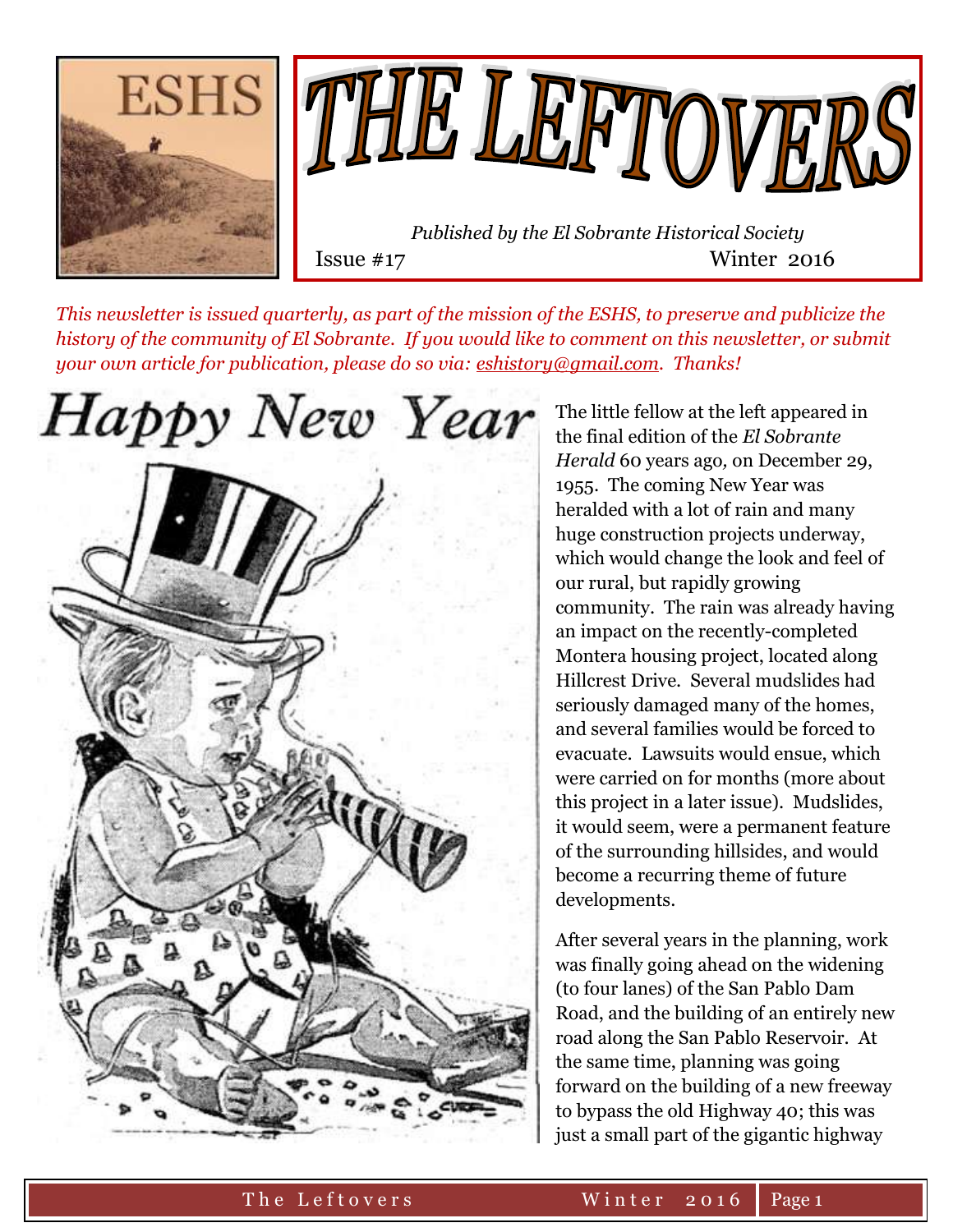program begun during the Eisenhower Administration, and which would forever change the way people moved in the U.S. and how they viewed the automobile as a way of traveling fast and far.

Naturally, construction projects inevitably lead to detours and delay. Of particular irritation to the local population was the closing of China Hill to through traffic, due to the widening of the San Pablo Dam Road from San Pablo Avenue. So many drivers had ignored the detour signs that local police and the Highway Patrol started issuing tickets on a regular basis. One 55 year-old resident by the name of Charles Milner was so incensed by being ticketed that he set up his own road block before the construction site and accosted oncoming motorists with the following message:

 *Hey, the cops up there are giving out tickets. I'm saving you a \$5 fine. I'm unemployed. You give me a dollar so I can pay mine."*

When ordered by the police to move his car, Mr. Milner refused, and was arrested. Judge Wilson Locke assessed a 30-day sentence, which was suspended.

The arresting officer reported that Milner had \$4 in his hand, "apparently collected," the *Herald* reported, "from cooperative motorists who saw eye-to-eye with the driver's pitch."

The winter was also the start of the polio season, and with it, the annual March of Dimes campaign to combat this terrible disease. As it turned out, this would probably be one of the last of the big pushes to raise money to fight polio; just the year before, in April of 1955, Dr. Jonas Salk had perfected his polio vaccine (with significant support from the March of Dimes). But the fight was not over. Many children and adults still suffered from the disease, and the effort to vaccinate every child in the country was on-going. Heading the fight in El Sobrante, as she had for many years, was Teresa Banducci, wife of Ed Banducci, owner of Ed's Tavern. But the big news was the extraordinary trek, to raise money for the March of Dimes campaign, of Richmond police officer Joe Olvera, and his little burro Bonita.



Olvera, a naturalized citizen who was born in Mexico, wanted "to do something for my adopted country," he said. So with his burro he began his walking journey from Los Angeles to El Sobrante, taking 31 days to make the trip. Everywhere he was greeted with police escorts, bands and parades, and the visits of school children, many of whom were let out of school to meet the now-famous policeman. He managed to raise around \$14,000, which was a very large sum (about the price of a new house at the time). In the photo above, Joe is in middle, with his burro to his left, along with Mrs. Banducci. El Sobrante *Herald* publisher Ed Galli is the other man in the picture.

According to officer Olvera, Bonita was not very cooperative at first: "I had trouble with her for the first five days until I learned that she didn't like to be led. At Bakersfield I found out she wanted me to follow and after that everything was dandy."

"It was a tough go but it was worth it," said the weary traveler.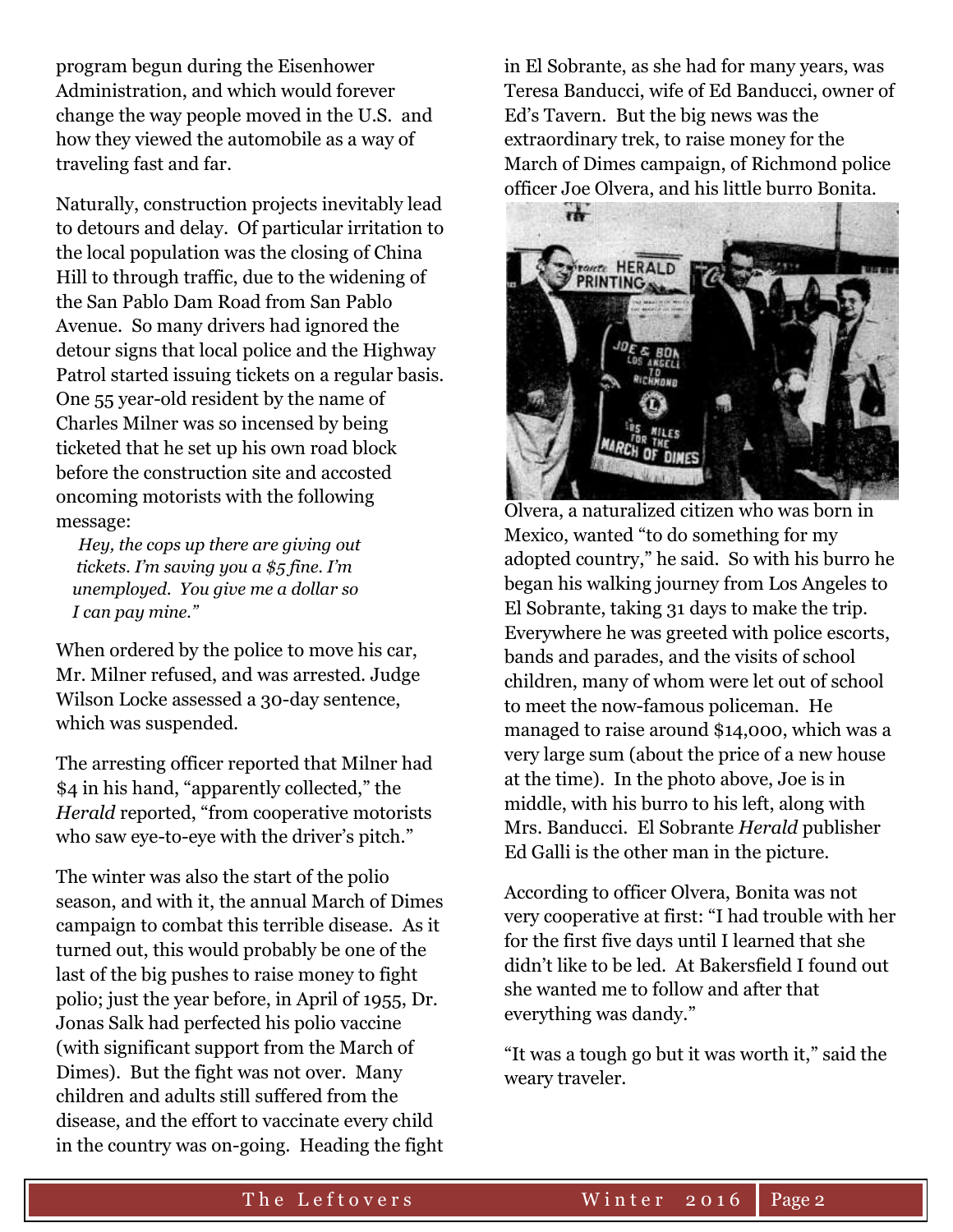# **El Sobrante's Canyon Park and Rancho Vista Neighborhoods The "Flat-top" Smith Legacy**

*Maurice Abraham*

Earl Smith, one of the Bay Area's largest post-war home builders, was an early influence on two nationally acclaimed builders, California's Joseph Eichler and Kansas City Builder, Donald Drummond. Eichler and Drummond homes from the 1950s and '60s today have a dedicated, cult-like following of owners -- many artists, designers, architects, and realtors among them -- who appreciate their open plans, post-and-beam structure, and expansive glass.

In the early 1950s, Earl Smith's homes stood out; he employed flat roofs on his houses, a choice that earned him the nickname "Flat Top" Smith. It was those Earl Smith home designs that initially inspired Eichler and Drummond to start building unconventionally modern tract homes. And those



milestone Smith designs can be seen locally in El Sobrante's Canyon Park and Rancho Vista subdivisions. Canyon Park, a relatively secluded early 1950s neighborhood of modest flat-roofed



homes, is situated just southwest of the San Pablo Dam Road and Clark Road intersection. Rancho Vista, completed about the same time, or a little earlier, is just west of the San Pablo Dam Road and El Portal intersection. The photo above shows the Rancho Vista project (also called the Serpa Tract) in 1950. In the distance can be seen the old Rancho Elementary School, which opened in the same year. At the left, is a photo, taken in 1973 (a rainy year, it seems), of a home in the Canyon Park subdivision.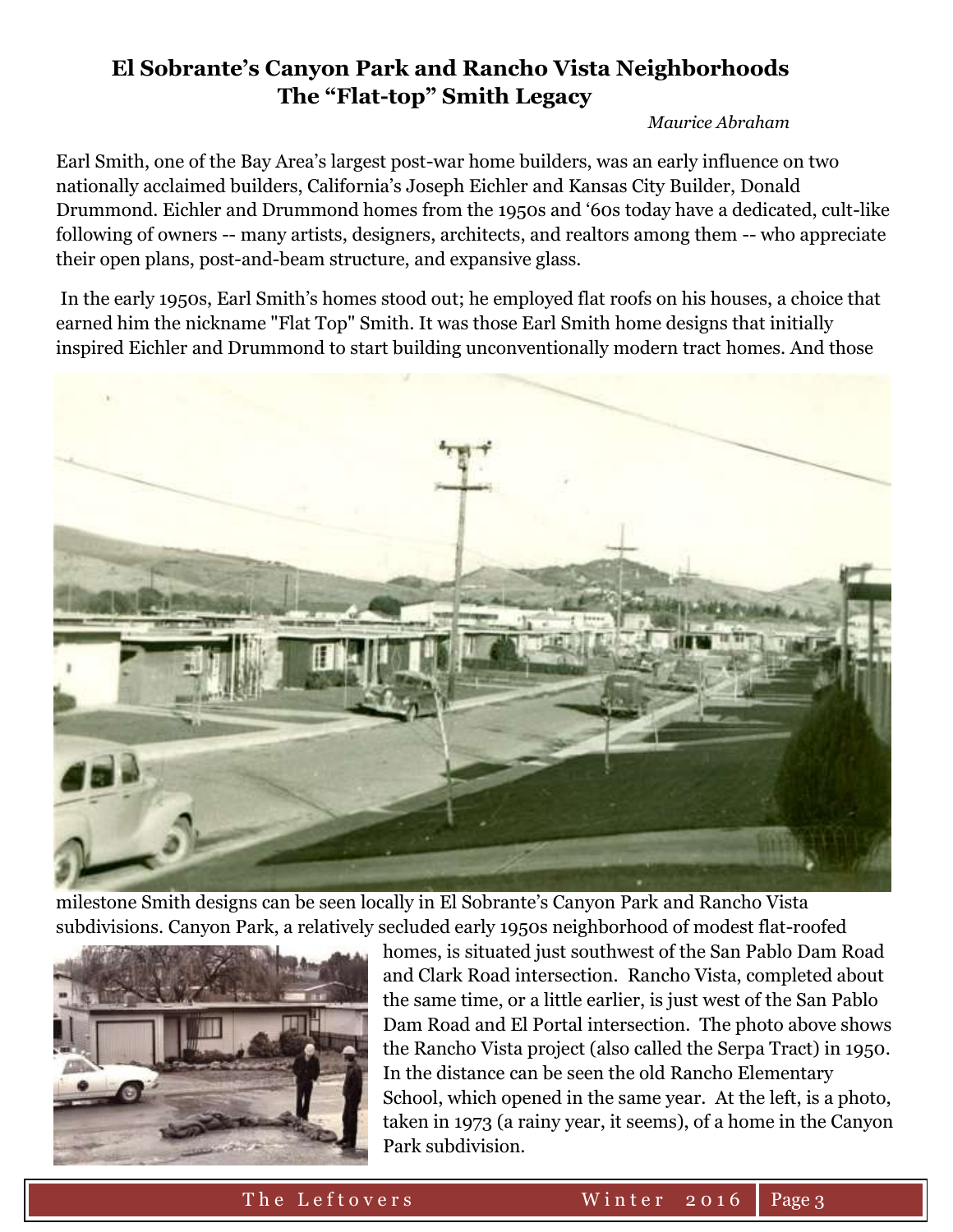Joseph Eichler studied the construction techniques of Earl Smith, especially the poured concrete floors and flat roofs Smith had used in constructing defense worker's housing in Richmond. He would go on to use the Smith flat-roof design for his earliest housing development, 104-unit Sunnyvale Manor, in the South Bay's Sunnyvale community. For Donald Drummond, it would be his wife that would first see a Smith flat-top and introduce the design to him.

During a 1951 visit to San Francisco, Francie Drummond met "Flat-top" Smith and toured his East Bay houses. She was quite impressed, particularly by the way his new house plan functioned, and returned home to Kansas City with copies of Smith's flat-top plans. Don liked what he saw and began building flat-top homes from Smith's design. However, Kansas City's more harsh weather demanded changes in materials and structure, but the overall Smith design was not compromised. The vintage photos shown here are a Smith model and floor plan of that era.



*Rear view* 



*Typical home floor plan for an Earl Smith home from the 1950s*

In the early 1950s Bay Area, Earl "Flat-top" Smith had achieved remarkable volume with his modestly modern houses; he built 2700 new homes in 1953 in over fourteen different Bay Area cities. Smith's 1953 houses ranged in price from \$7000 to just over \$8,000, while Eichler's Bay Area models during that year cost between \$14,000 and \$20,000. In time, both Eichler and Drummond dropped the original Smith design in favor of a more modern and pricier architect-designed product. The Eichler firm built over 11,000 homes in both Northern and Southern California; the Drummond firm, building in a smaller more conservative market, constructed 1,100 homes. Both builders clearly left a lasting legacy.



*A mid-'50s South Bay Eichler Home*

There is yet another fascinating, albeit indirect, connection to Earl Smith and his Canyon Park homes. His unusual flat-top homes appear to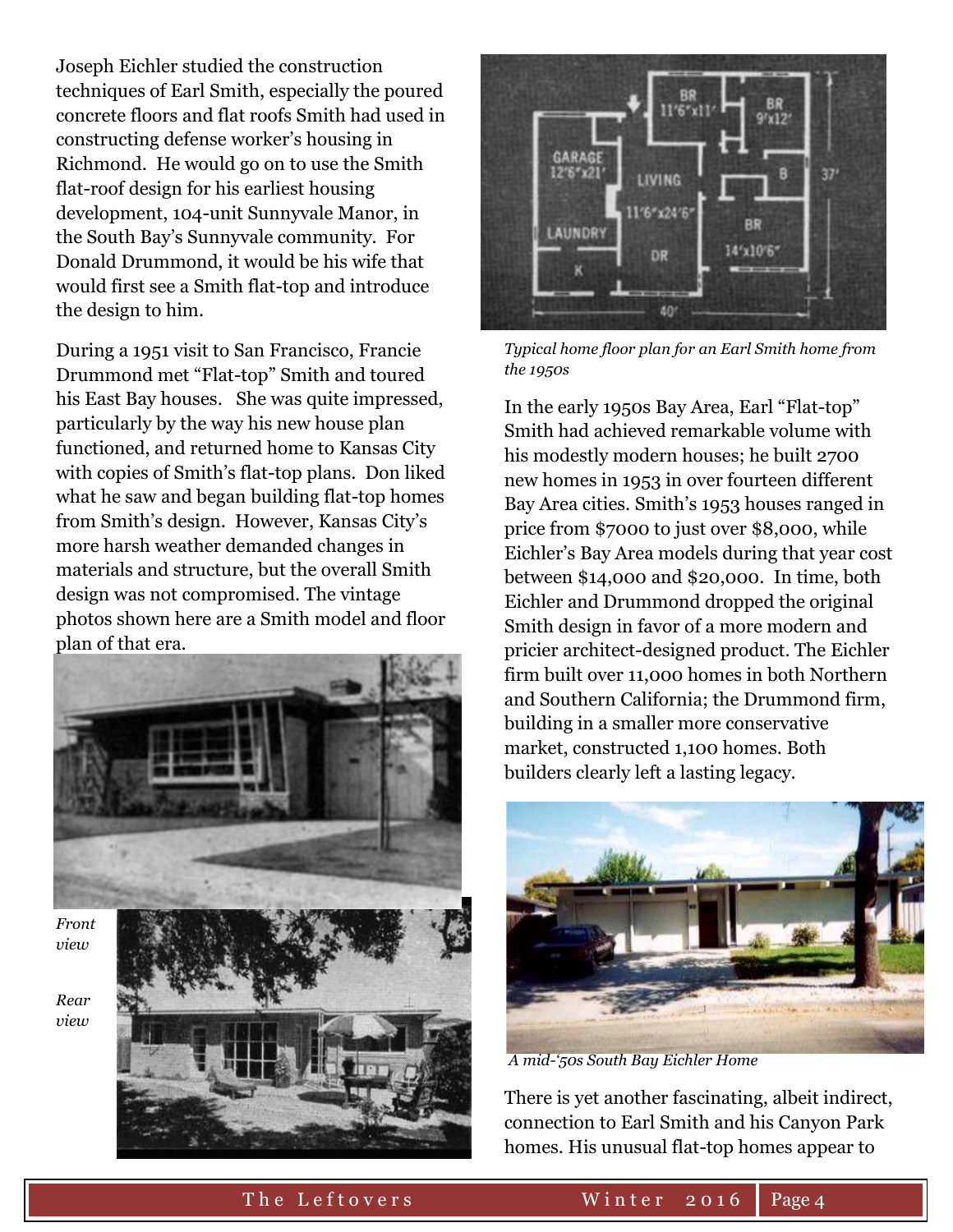have been inspired in part by the work of architectural-great Frank Lloyd Wright. Earl Smith's use of the flat-roof with wide overhangs, large windows that visually brought outdoors in and concrete slab-on-grade floor with radiant heating were all characteristic of Wright's "Usonian Homes".

The "Usonian Homes" were a group of approximately sixty middle-income family homes designed by Wright beginning in 1936 with the Jacobs House in Madison, Wisconsin and widely dispersed throughout the United States. The "Usonian Homes" were typically small, single-story dwellings without a garage or much storage, L-shaped to fit around a garden terrace on odd (and cheap) lots, with native materials, flat roofs and large cantilevered overhangs for passive solar heating and natural cooling, natural lighting with clerestory windows, and radiant-floor heating.



*A 1930s "Usonian" Home*

A strong visual connection between the interior and exterior spaces is an important characteristic of all "Usonian Homes". Variants of the Jacobs House design are still in existence today and do not look overly dated. The Usonian design is considered among the aesthetic origins of the popular "ranch" tract home popular in the American West of the 1950s.

There is also documented evidence of Wright's influence on Joseph Eichler and his homes. In

1943, Eichler moved his family into a rented Wright-designed home (the 1939 Bazett House) in Hillsborough, California. About living in that Wright house, Eichler once said, "I admired Wright's rich design, with its wooden walls and beamed ceiling, and I asked myself if such houses could be built for ordinary people."

However, neither Smith's nor Eichler's early homes could approach the overall design, character and quality of Wright's homes. After all, they were mass producing homes for the average post-war buyer, not for the more financially well-off market that eagerly sought out Wright's talent. What Smith and Eichler clearly did do was borrow certain design elements (flat roofs, wide overhangs, large glass areas) and construction details (slab floors with radiant heat, open beam ceilings) that could be cost-effectively incorporated into a mass-market product.

Knowing the origin of El Sobrante's Canyon Park and Rancho Vista neighborhoods casts their homes in a new light. While many of the flat-tops have been extensively altered, including pitched roofs and in some instances second stories added, some well preserved and maintained examples still exist, and owners of the remaining flat-top homes may gain a new appreciation for the heritage of their home and their neighborhood. That appreciation may inspire continued preservation and restoration of these homes to their original character. And those home buyers inclined toward midcentury modern design might find the Canyon Park and Rancho Vista neighborhoods an attractive, affordable choice to buy into.

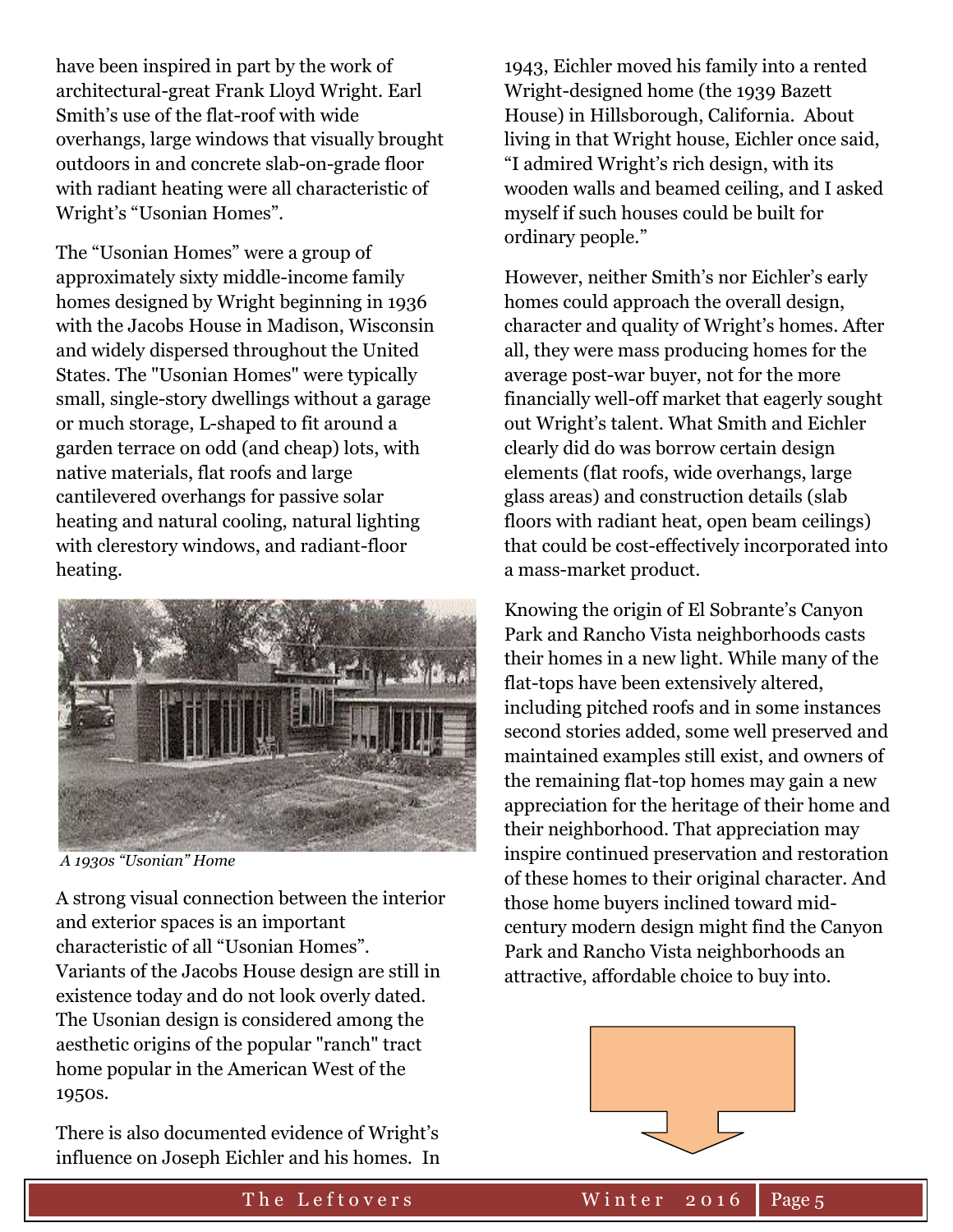# **Do You Remember La Honda Bowl?**

*Editor's Note: The following letter was sent to us a few years back, asking about the La Honda Bowl site, for decades one of the most popular recreation areas in El Sobrante. Sadly, the El Sobrante Historical Society has very little in terms of artifacts, photos, or documents relating to this important site. The letter is here reproduced because of its inherent interest and to generate reader response, leading, hopefully, to the recovery of images and other important items.*

### Gentlemen,

I recently found out about the existence of the El Sobrante Historical Society while trying to trace the source of a video of El Sobrante from the 1950's. Last night my sister sent me an email of your news letter. I LOVE it!



I don't know how long you have been doing the historical background or what areas you have already covered, but I'm wondering if you have ever covered the history of the La Honda Bowl?

*ESHS Photo*

FYI--- It was located on the corner of Valley View and the San Pablo Dam Road. Banducci's Bar occupied the corner on the upper side on the left as you entered the Dam Road from Valley View; the La Honda Bowl property was on the right--bordered by Valley View and the Dam Road. Part of the property was at creek level and continued up a (slope?) hill? on the right side of Valley View.

I think of all the places that I know of in El Sobrante, the La Honda Bowl may possibly be one of the locations with the most 'colorful' past.

When my sisters and I were kids, my Dad and Mom were friends with the owners, Ed and Peggy Smith. My Dad and Ed became friends when Ed owned a Richfield gas station in San Pablo, (probably sometime in the 50's - maybe late 40's) but during the days of prohibition, Ed was a police commissioner. He knew about the La Honda Bowl because it was a Speakeasy at that time and the police had raided it fairly often. I don't know when he and Peggy bought the property, but I know they lived there during the 50's. They rented the cave to many organizations (unions, etc) and college groups to use for parties. Peggy passed away sometime in the mid-fifties. Ed lived there until his death several years later.

Peggy and Ed had one daughter (If I remember right- she was the only child). When Ed passed away she came and cleaned everything out. My sister said she thinks everything was just thrown away. What a shame!

My sister and brother-in-law (Mona and Don Westbrook) lived in the old streetcar on the lower side of the property when they were first married (1959) and moved into the house after Ed's passing. The house was across a small creek and up an incline from the streetcar.

The greatest part of historical interest was the cave under the house that had been the Speakeasy. When you stepped out the front door of the house, there was a covered area (like a hallway) where there were two doorways. The first led onto a dance floor with stairs at the far side going down into the cave. The second opening was the beginning of a slide that went down, curved and set you out on the floor at the bottom inside the cave. The slide was always fun for us as kids and even more fun to send someone down the slide and have them end up in pitch darkness not knowing that the cave was there. The cave did have dim lighting but it was more fun to send them down into the darkness and THEN turn on the lights! It took a few minutes for your eyes to adjust so you could see that there was very dim light coming in from the outside.

(From the bottom of the slide) on the right side of the cave was a small stage area; straight ahead was the bar; next to it an opening that went to the kitchen, storage, bathrooms and an outside exit; (there were about 5 different exits- - they must have had people running in all different directions during those raids!) next to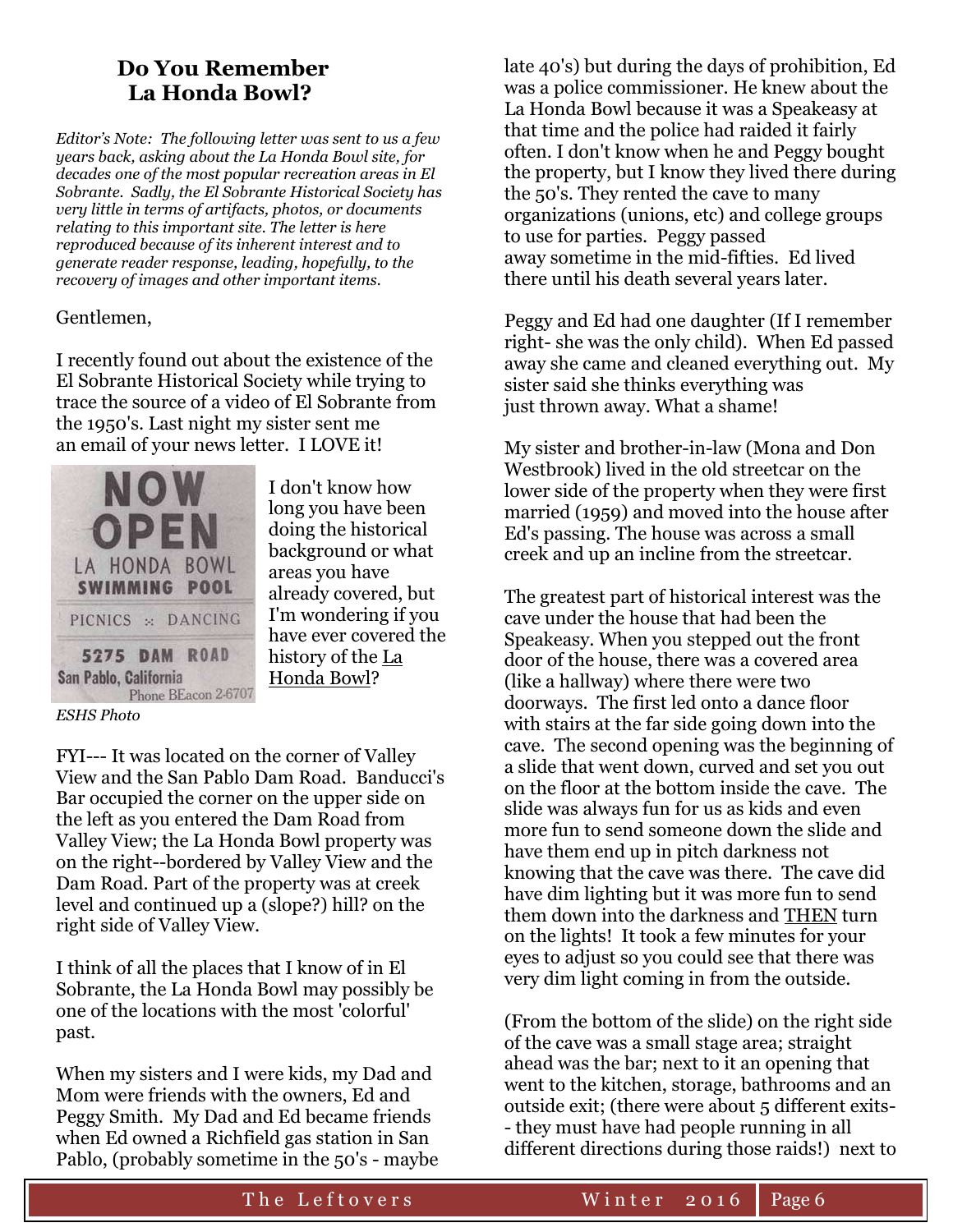that is where the stairs from the dance floor above came down and to the left of that was the entrance to a tunnel. The tunnel opened to the outside down close to the little creek. The tunnel was lined with corrugated metal panels. I'm not sure if this is fact or just a story, but I remember hearing that during the speakeasy days, there were slot machines set into the walls of the tunnel and the metal panels were used to hide them.

Across the creek was where the streetcar was that my sister lived in. At the back of the lower area was a big building that had been a dance hall, at the entrance of the driveway an old gate house (or guard house) and near the creek before getting to the outside entrance to the tunnel was a swimming pool that was full of dirt with just a trace of it still showing. I don't know what year it was, but my sister said the reservoir had gotten too full and in order to keep it from overflowing, they had let too much water out---too fast and it raised the level of the creek,

flooding the pool. It ended up full of mud and was just left that way.



*Firemen Al Valentine and Sparky Sanders pumping out the La Honda Bowl pool, early 1950s. ESHS Photo.*

I moved to Oregon in 1963, but my youngest sister still lives in the Bay Area. She said a developer bought the La Honda Bowl property a long time ago. They tore down the house and put in a lot of fill so they could develop the property, so the La Honda Bowl is buried and gone. We didn't get pictures of the cave, house, streetcar, etc. at the time, so other than a few instances where parts of a few of the buildings are in the background of family photos there is nothing left of the La Honda Bowl as we knew it. I wonder how many others remember it or have pictures or memories to share? We are hoping, if you are interested, that you may be able to trace this historical El

Sobrante site. We don't have any idea how to go about it, however my oldest sister, Mona said she would be glad to try to locate the few photos she has that were taken there and also write down any information that she and her husband Don know on the subject. Best Regards, Betty Wisbey (Brannon)

## **New Acquisition: Martha Chan Collection**

Some time back, we highlighted the life of Kenyon Chan, who grew up in El Sobrante and went on to become the president of a college in Washington State. Now retired, he cares for his mother, now in her 90s. Martha Chan, along with her husband Gene, owned and operated the Manor Market on Manor Road in El Sobrante, from 1952 to 1988. Both were very active in local affairs. Martha was especially active in the local PTA, and kept detailed records from her work in the 1950s to the 1970s. She recently donated her collection of community action materials, consisting of paper documents, newspaper clippings, and photographs.







 *Martha Chan was awarded an honorary life membership in the PTA for her dedicated service to children in El Sobrante*